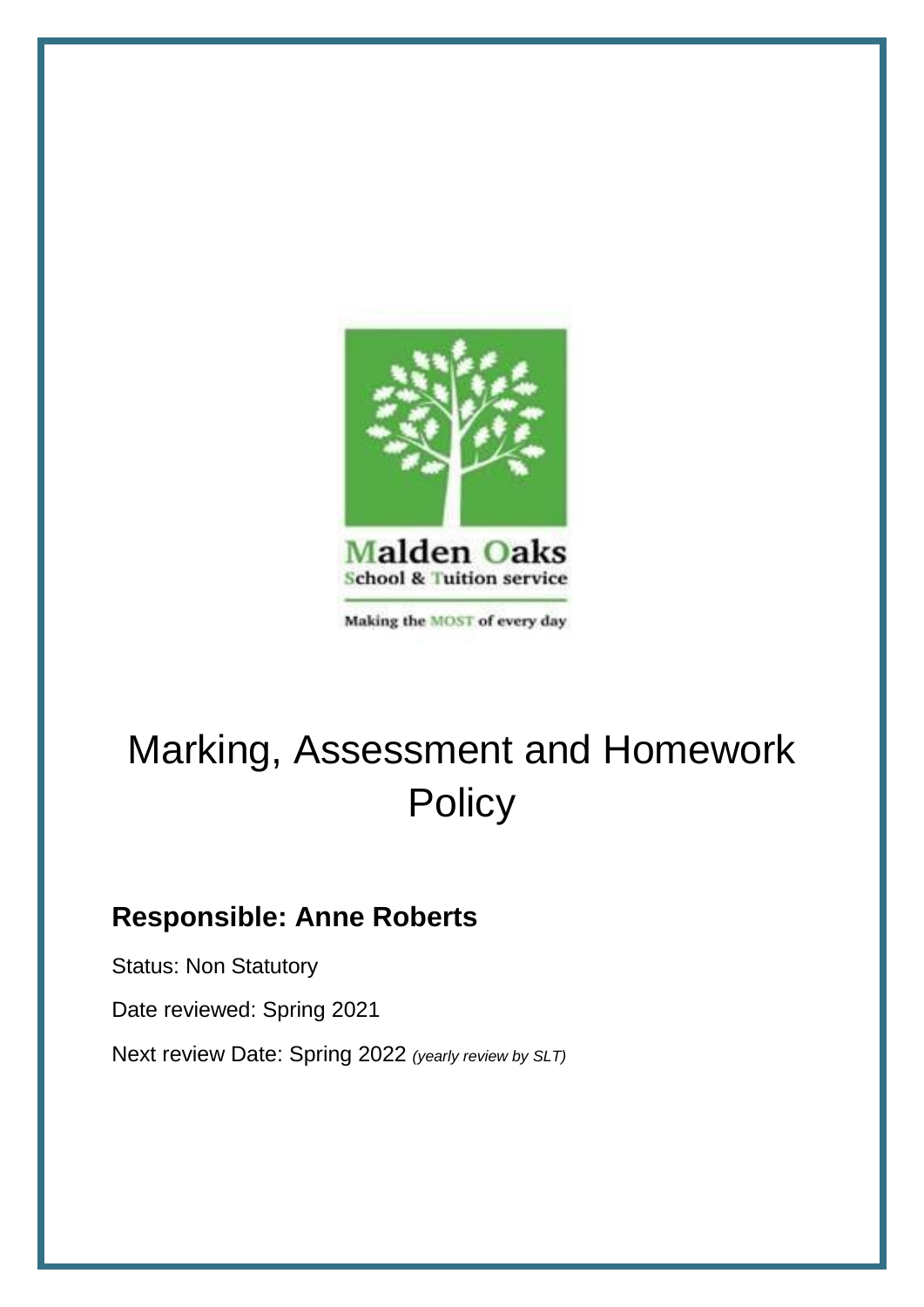Approaches to marking need to be flexible to meet the needs of our students. As with planning, one size does not fit all and a range of strategies may be needed across groups. However, the frequency of marking is not negotiable and all work should be marked within the maximum of two weeks. All sections of this policy apply to students in KS3 and KS4, except where specifically noted otherwise.

# **Students' work**

All students should be provided with an exercise book or folder for each subject. Work and worksheets should be dated (and stuck into the book). The exercise book/folder should be used as a log of practical work as well as a record of written work. It is helpful to be able to see at a glance how many lessons the student has attended and what they did. This could be shown through:

- classwork logs/ topic lists that detail attendance and tasks
- Photographs of student work and participation
- Comments from staff outlining contribution where there is no evidence

Leaving blank pages for missing work can overwhelm students when they return after an absence. Better to keep a copy of missing tasks and ask the student to select one when they return.

At the front of the book or in the inside cover, some students may have a record of their baseline assessment/current level and the grade they are working towards. This could include the skills they have already achieved and the skills needed for the next level. Lists of skills expressed as 'I CAN' statements can help students to evaluate their own progress. Asking students to RAG the topics covered can provide the teacher with immediate feedback on student confidence.

# **Classroom set up**

Students' books should be stored in class sets so that they can be easily located.

A full selection of writing pens, pencils, colouring pens/pencils, rulers, rubbers and glue sticks should be readily available to students in all lessons. Scissors should be kept locked away in the teachers' desk or filing cabinet and brought out when required.

# **Marking**

Marking should be diagnostic, sharing with students what they have achieved and what they need to do next, encouraging students to play an active role. Targets can be set and referred to in the next assignment. Try to find more to praise than to correct. There may be times when low self esteem can make it hard for students to take any criticism on board.

References to exam specifications can be helpful in KS4, and feedback which includes grades should be used for some students. However, for others with very low grades this might not be appropriate as it could be detrimental to motivation. They invariably know that their predicted grades are low and it might not be within their current capacity to change them (due to SEMH needs, life circumstances). In some cases, being forced to confront their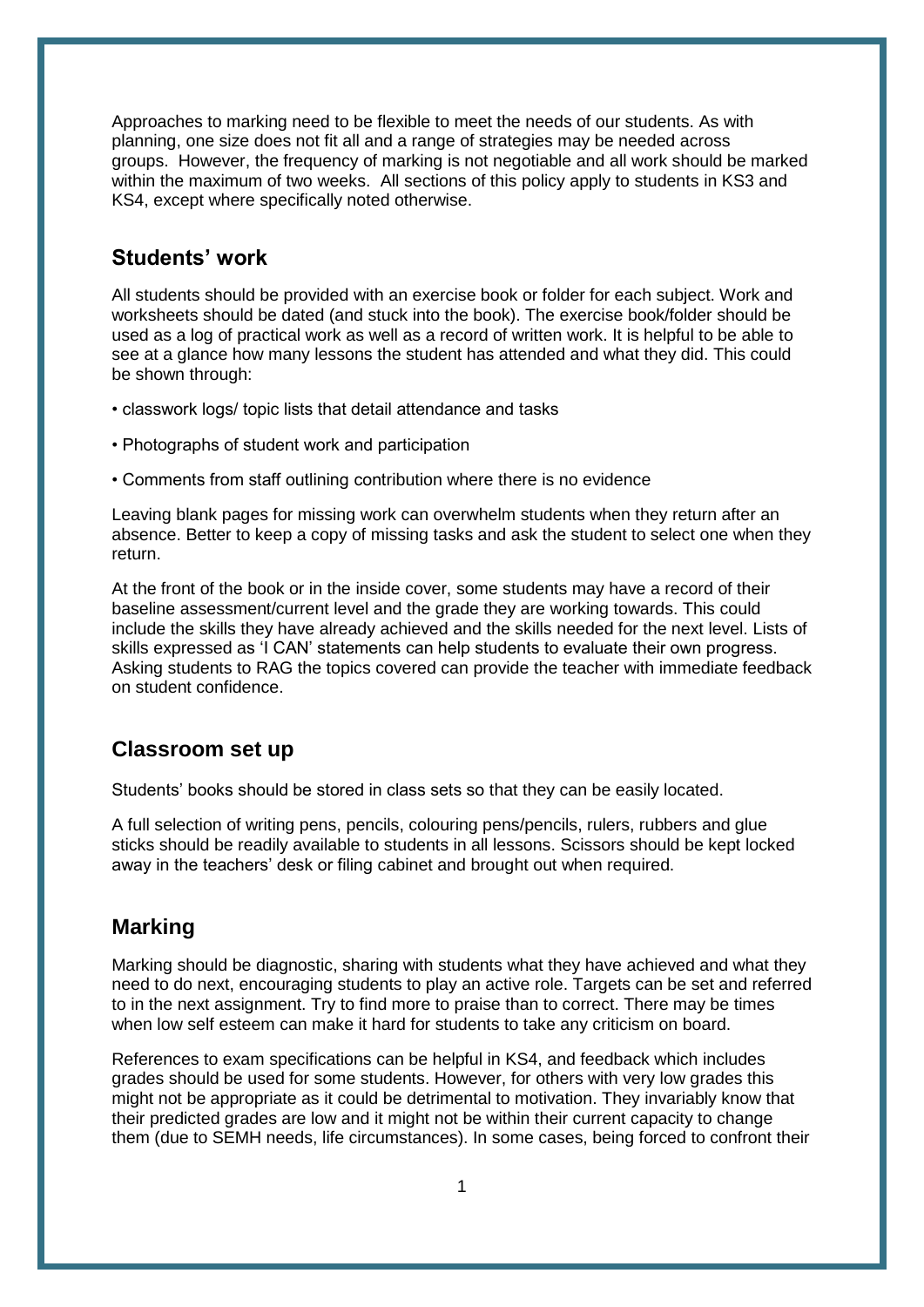predicted grades has a significantly negative impact on their resilience, self-worth and mental health.

Where there are many inaccuracies in a student's writing teachers should not mark every one. Pick frequent errors and focus on a couple. It is often most effective to discuss corrections with the student, and focus on one issue: for example full stops/capital letter, paragraphing, punctuation. If there are frequent misspelt words, pick a maximum of three and focus on basic vocab and key words for your subject. Write the correct version at the end or in the margin. See if they can address them in the next piece of work and remind them to check feedback when they start a new task.

To reward focus stickers are popular, as are phone calls/texts/postcards home to share achievements with parents/carers.

### **Assessment points**

#### **Baseline assessment**

On arrival students complete a baseline assessment in every subject. Assessments will either be completed as part of the induction programme or else completed during lesson time in the first two weeks.

This assessment provides the baseline against which the student's progress at Malden Oaks will be measured. It is therefore important that it is thorough and informative.

#### **Subject assessment – KS4**

It may be appropriate to set a whole GCSE paper as a baseline assessment. This might be the case in Maths where setting a whole paper could be helpful in revealing specific topic areas that the student needs to focus on. However for some subject areas it will be necessary to create a tailor made paper. For example it would not be appropriate to set an assessment on the Russian revolution in history if the student had only ever studied the rise of Nazi Germany. The baseline assessment will also include a conversation with the student about what they have previously studied, their own ideas about their strengths and areas for improvement. After reviewing the information provided on the referral form, the subject teacher may well wish to communicate with the student's previous mainstream teacher to gather further information. The information gleaned from the subject baseline assessment should be recorded on the SIMS.

#### **Literacy assessments – KS4**

As part of the induction programme, every new student completes a CAT screening and Literacy assessments, and the results will be used to identify whether they need further assessment for access arrangements or individual support. Our Specialist Literacy teacher is able to assess for additional time in examinations.

The results of these tests will be recorded on student marksheets and should be recorded on review notes and discussed with students and parents. Wherever possible access arrangements should be used in classroom and test settings.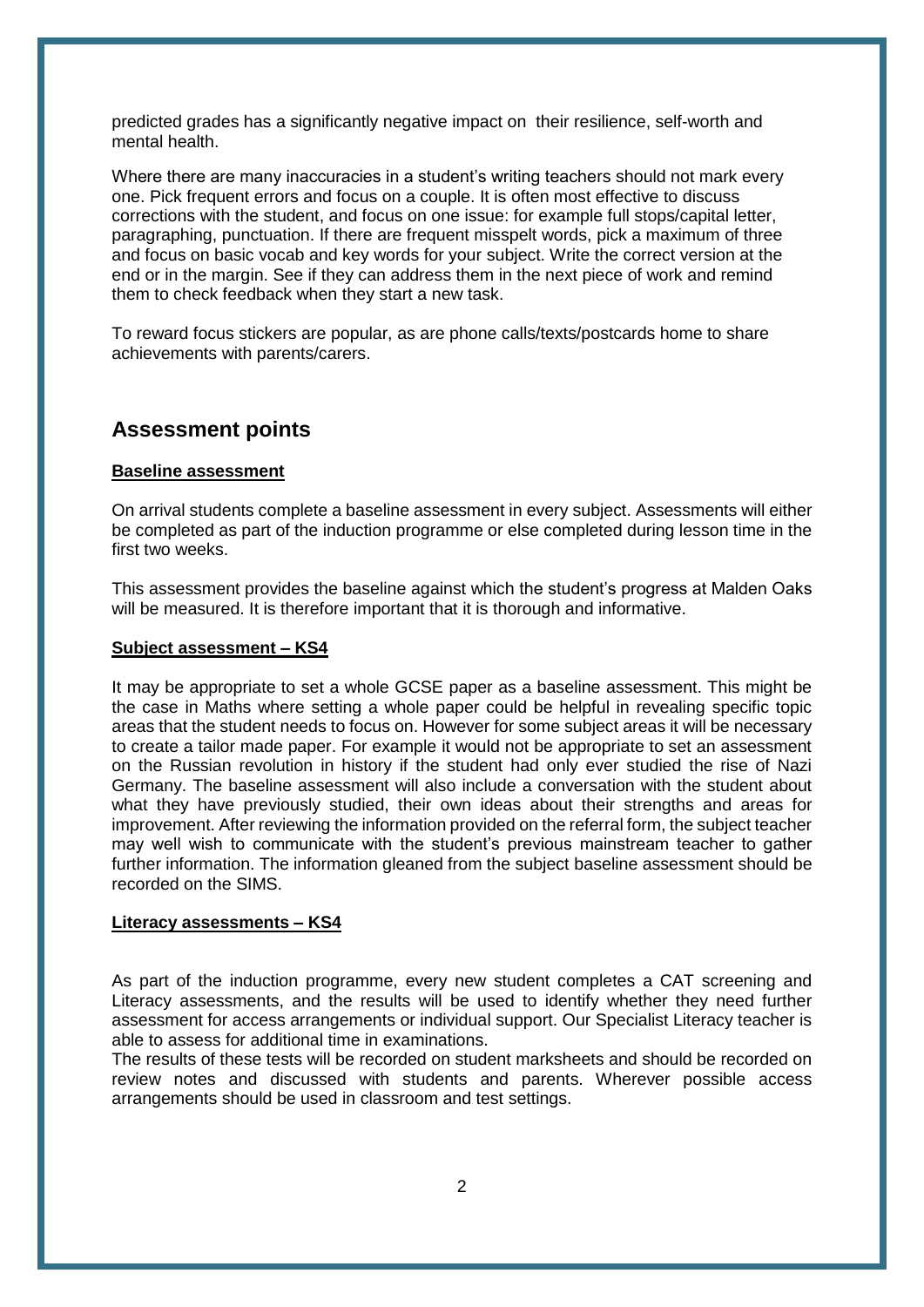#### **KS3 Induction Assessment**

All KS3 students have a minimum of 5 1:1 induction sessions. The purpose of these sessions is for students to get to know key members of staff ahead of joining their class and for staff to better understand the needs of the student. As such, part of the induction process involves students taking CATS assessments, a reading assessment and a spelling assessment. The information gleaned from these assessments serves to act as a baseline, which should be entered onto student marksheets. Progress will be tracked through reviews.

#### **LEARN assessment– all students**

Mainstream schools provide a baseline of the student's attitudes to learning as part of the referral form using the LEARN assessment, and the student's subsequent improvements can be measured against this.

#### **Mock exams**

During Mock exams, which take place in January, a formal timetable is issued and specific exams rooms are used, rather than subject lessons and rooms.

# **Homework**

For many students homework has previously been a source of conflict at school and/or home. At Malden Oaks we do not operate a formal homework timetable as our philosophy is based on students taking responsibility for their own progress and learning.

To this end, all subject teachers will suggest ways in which students may extend their learning and will promptly mark all work that is done at home, and set further work as appropriate. Extended tasks may include research, reading, working through a revision workbook, bringing in resources or finishing off a piece of work (particularly if missed through absence).

All students should be made aware that there are ways in which they can accelerate their progress by working outside of school hours and should be encouraged to do so, as appropriate to their readiness to learn. There is a Home Learning section on our website where all students can access a comprehensive range of learning resources from remote platforms such as SAM learning and the Oaks Academy. At the same time we recognise that students who do concentrate and focus at a high level during the six lessons a day in school, will be participating and learning at a greater level (in their small group of 5 – 6 students) than in a mainstream class of 25 – 30. They may therefore cover a far greater content during the school day and be encouraged to pursue other interests once the school day is finished. The most beneficial use of after school time would be to engage in physical activity and sport. This is something that all staff, but particularly tutors, should encourage and help to facilitate.